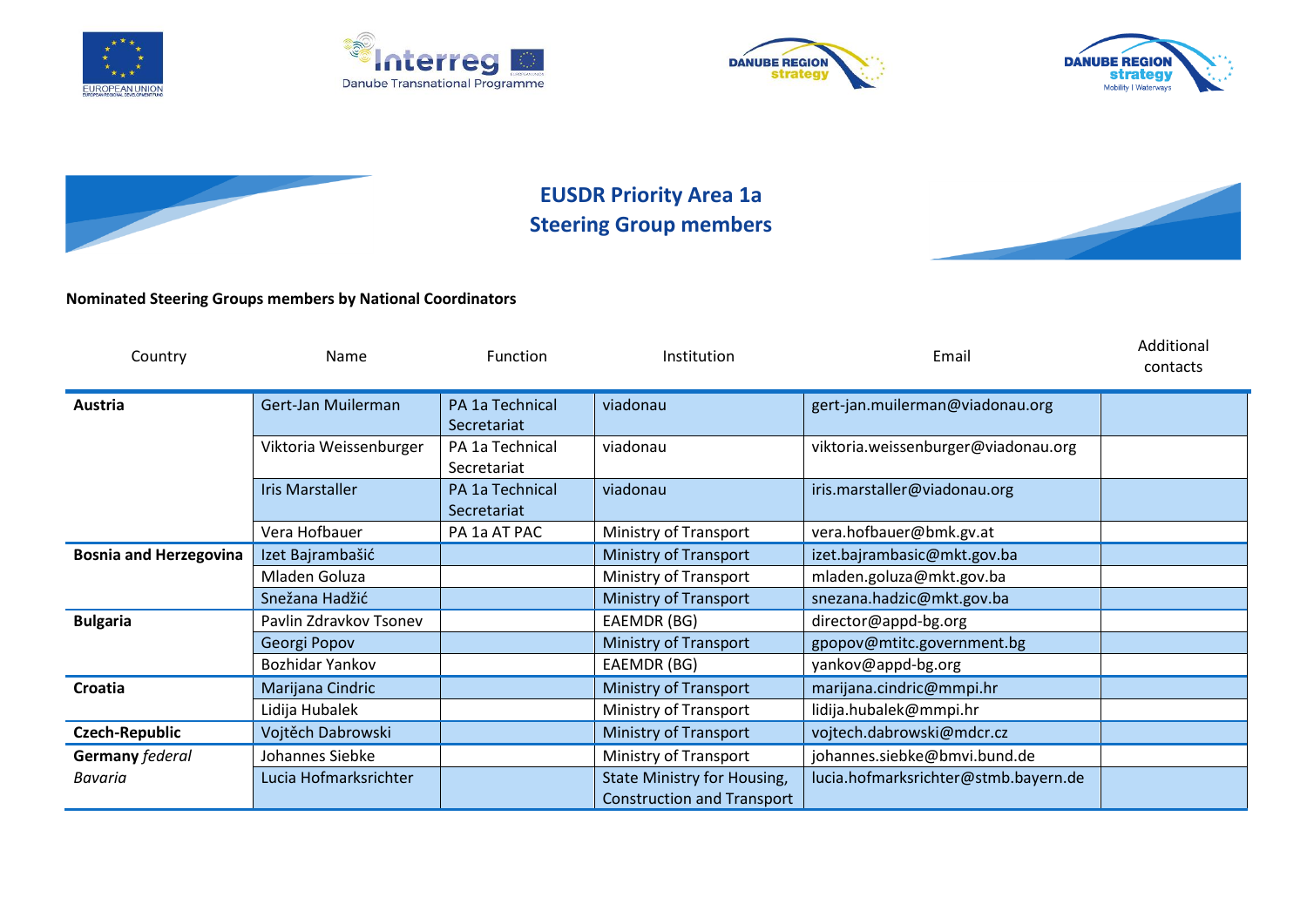







| <b>Hungary</b> | György Skelecz        |                        | Ministry of Innovation and   | gyorgy.skelecz@itm.gov.hu     |                 |
|----------------|-----------------------|------------------------|------------------------------|-------------------------------|-----------------|
|                |                       |                        | Technology                   |                               |                 |
|                | Zsolt Gerencsér       |                        | Ministry of Innovation and   | zsolt.gerencser@itm.gov.hu    |                 |
|                |                       |                        | Technology                   |                               |                 |
| <b>Moldova</b> | <b>Iulian Postica</b> | <b>State Secretary</b> | Ministry of Economy and      | iulian.postica@mei.gov.md     | +373 2225 06 00 |
|                |                       |                        | Infrastructure               |                               |                 |
|                | Mariana Scalețchii    | <b>Main Consultant</b> | Ministry of Economy and      | mariana.scaletchii@mei.gov.md | +373 2225 0609  |
|                |                       |                        | Infrastructure               |                               |                 |
| Montenegro     | Anto Stanišić         |                        | Ministry of Transport and    | anto.stanisic@msp.gov.me      |                 |
|                |                       |                        | <b>Maritime Affairs</b>      |                               |                 |
| Romania        | Mihaela Mocanu        | Director /             | Ministry of Transport,       | mihaela.mocanu@mt.ro          |                 |
|                |                       | PA 1a RO PAC           | Infrastructure and           |                               |                 |
|                |                       |                        | Communication                |                               |                 |
|                | Cristina Cuc          | Counsellor /           | Ministry of Transport,       | cristina.cuc@mt.ro            |                 |
|                |                       | PA 1a Technical        | Infrastructure and           |                               |                 |
|                |                       | Secretariat            | Communication                |                               |                 |
|                | Monica Patrichi       | Counsellor /           | Ministry of Transport,       | monica.patrichi@mt.ro         |                 |
|                |                       | PA 1a Technical        | Infrastructure and           |                               |                 |
|                |                       | Secretariat            | Communication                |                               |                 |
|                | Violanda Alayan       | Counsellor /           | Ministry of Transport,       | violanda.alayan@mt.ro         |                 |
|                |                       | PA 1a Technical        | Infrastructure and           |                               |                 |
|                |                       | Secretariat            | Communication                |                               |                 |
| Serbia         | Jasna Muškatirović    | Member                 | <b>Ministry of Transport</b> | jmuskatirovic@plovput.rs      |                 |
|                | Ivan Mitrovic         | Deputy                 | Ministry of Transport        | imitrovic@plovput.rs          |                 |
|                | Ljubisa Mihajlović    | <b>Acting Director</b> | <b>Ministry of Transport</b> | ljmihajlovic@plovput.rs       |                 |
| Slovakia       | Jozef Moravčík        |                        | Ministry of Transport and    | jozef.moravcik@mindop.sk      |                 |
|                |                       |                        | Construction                 |                               |                 |
|                | Silvia Csöböková      |                        | Ministry of Transport and    | silvia.csobokova@mindop.sk    |                 |
|                |                       |                        | Construction                 |                               |                 |
|                | Štefan Polhorský      |                        | Slovak Water Company         | stefan.polhorsky@svp.sk       |                 |
|                | Juraj Staroň          |                        | Ministry of Transport and    | juraj.staron@mindop.sk        |                 |
|                |                       |                        | Construction                 |                               |                 |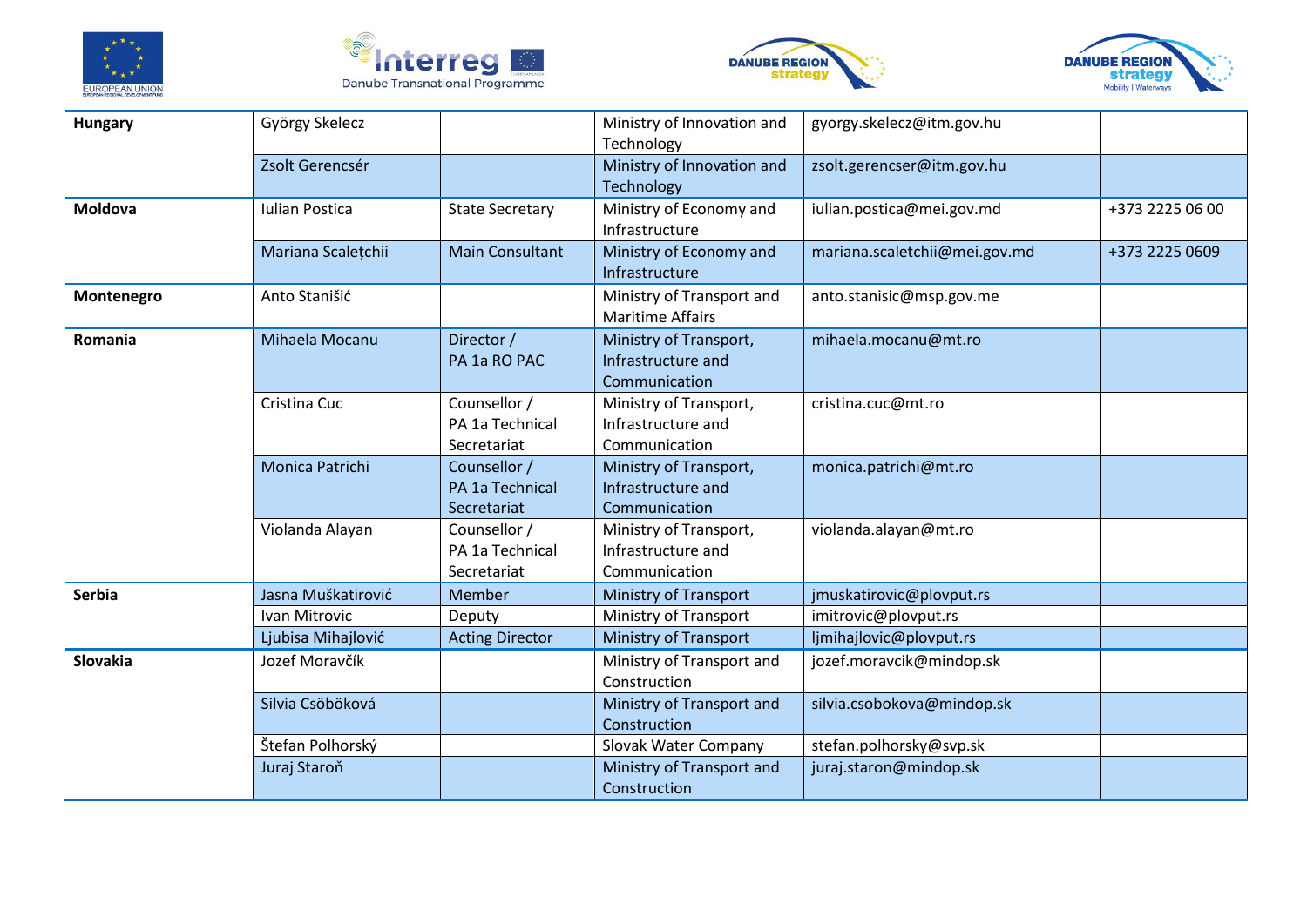







| Slovenia       | Katarina Goli       |                  | Ministry of Infrastructure | katarina.goli@gov.si  | +386 1 478 8768 |
|----------------|---------------------|------------------|----------------------------|-----------------------|-----------------|
| <b>Ukraine</b> | Yaroslav Iliasevych | Head of Unit     | Ministry of Infrastructure | iliasevych@mtu.gov.ua |                 |
|                | Olena Starikova     | Head of          | Ministry of Infrastructure | Starhell83@ukr.net    |                 |
|                |                     | department       |                            |                       |                 |
|                | Oksana Cheval       | Chief specialist | Ministry of Infrastructure | cheval@mtu.gov.ua     |                 |

## **Other Steering Group members**

| <b>Name</b>                 | <b>Function</b> | Institution                            | Country    | Email                              | Additional<br>contacts |
|-----------------------------|-----------------|----------------------------------------|------------|------------------------------------|------------------------|
| <b>Robert Rafael</b>        |                 | Pro Danube International               | Austria    | rafael@prodanube.eu                |                        |
| Gerhard Skoff               |                 | Danube Tourist Commission              | Austria    | g.skoff@danube-river.org           |                        |
| Otto Schwetz                |                 | City of Vienna                         | Austria    | scwconsult@aon.at                  |                        |
| Maximilian Bauernfeind      |                 | Ministry of Transport                  | Austria    | maximilian.bauernfeind@bmk.gv.at   |                        |
| Ana Barišić                 |                 | Ministry of Transport                  | Croatia    | ana.barisic@mppi.hr                |                        |
| József Horváth              |                 | Ministry of National Development       | Hungary    | jozsef.horvath@nfm.gov.hu          |                        |
| Nicolae Malic               |                 | Ministry of Economy and Infrastructure | Moldova    | nicolae.malic@mei.gov.md           |                        |
| Zuzana Šebestová            |                 | Ministry of Transport                  | Slovakia   | zuzana.sebestova@mindop.sk         |                        |
| Zarko Pregelj               |                 | <b>Ministry of Transport</b>           | Slovenia   | zarko.pregelj@gov.si               |                        |
| Ivan Zavadsky               |                 | <b>ICPDR</b>                           | INT        | ivan.zavadsky@icpdr.org            |                        |
| <b>Theresia Hacksteiner</b> |                 | <b>European Barge Union</b>            | <b>INT</b> | hacksteiner@ebu-uenf.org           |                        |
| Željko Milković             |                 | Sava Commission                        | INT        | zmilkovic@savacommission.org       |                        |
| Sava Commission             |                 | Sava Commission                        | <b>INT</b> | isrbc@savacommission.org           |                        |
| Pjotr Suvorov               |                 | Danube Commission                      | <b>INT</b> | pjotr.suvorov@danubecom-intern.org |                        |
| <b>Manfred Seitz</b>        |                 | <b>Danube Commission</b>               | <b>INT</b> | manfred.seitz@danubecommission.org |                        |
| Johannes Gabriel            |                 | DRP JS                                 | <b>INT</b> | gabriel.johannes@ngm.gov.hu        |                        |
| Jeanne Boughaba             |                 | <b>DG ENV</b>                          | EU         | jeanne.boughaba@ec.europa.eu       |                        |
| Johan Magnusson             |                 | <b>DG REGIO</b>                        | EU         | johan.magnusson@ec.europa.eu       |                        |